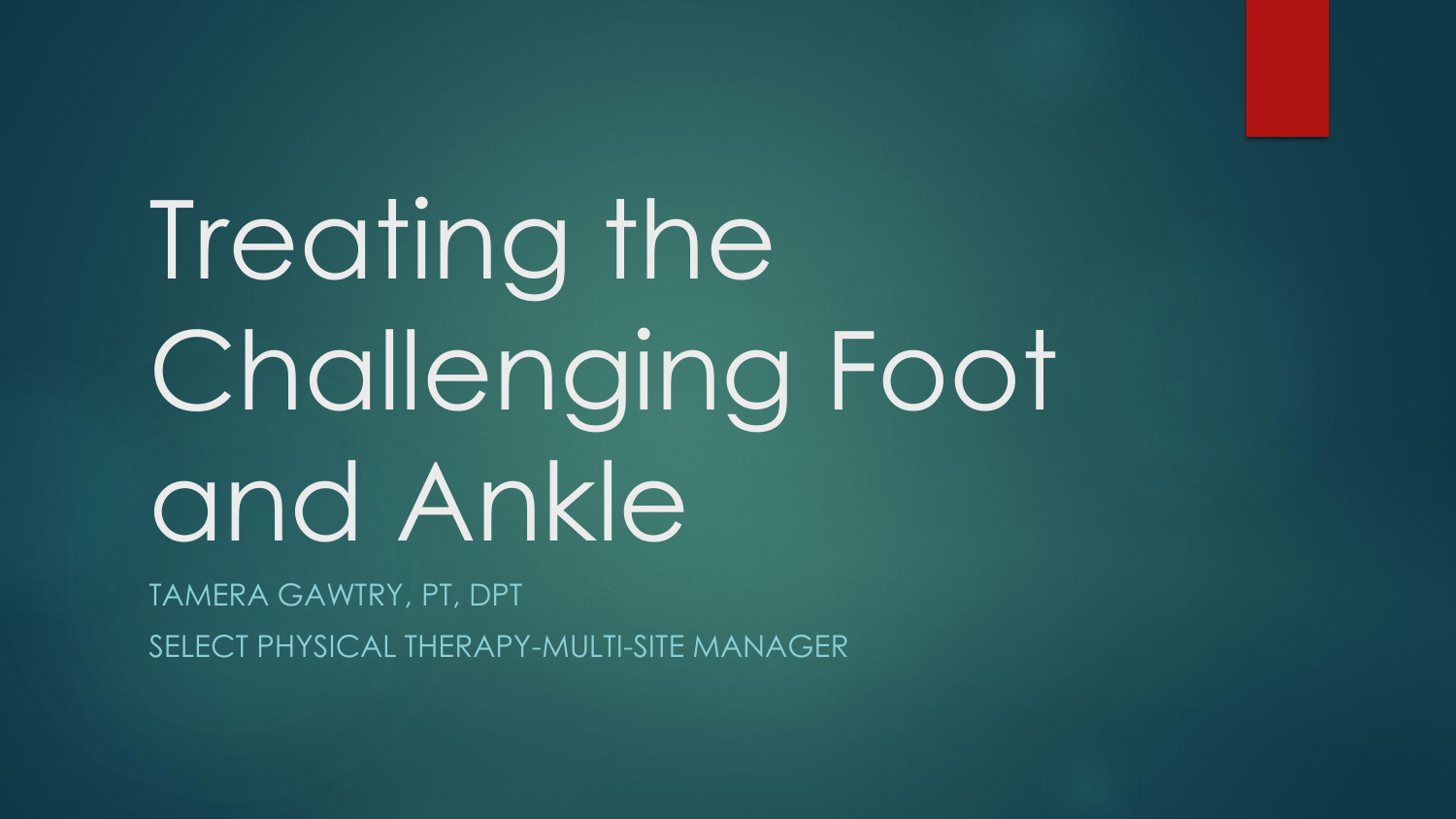### **Overview**

▶ Differential diagnosis-when it isn't the common....

- Ankle sprain vs. impingement or cuboid syndrome
- ▶ "Over-pronation" case vs. fracture, TTS
- **Plantar fasciitis vs. medial calcaneal neuritis**
- **Achilles Tendinitis vs Os Trigonum**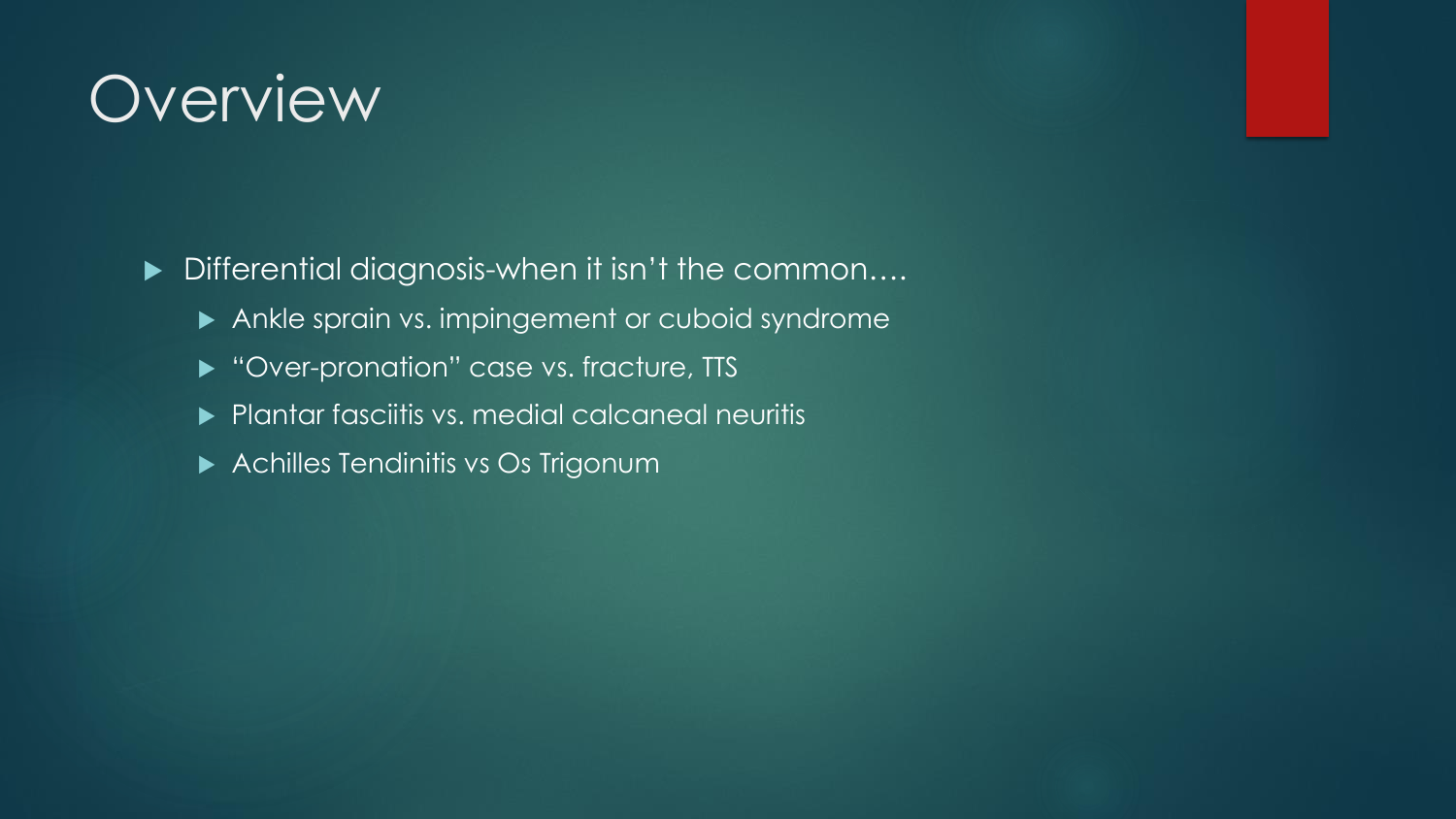# Overview-lab

#### $\blacktriangleright$  Exercises

- Mobilizataions/Manipulations
- **Footwear adaptations**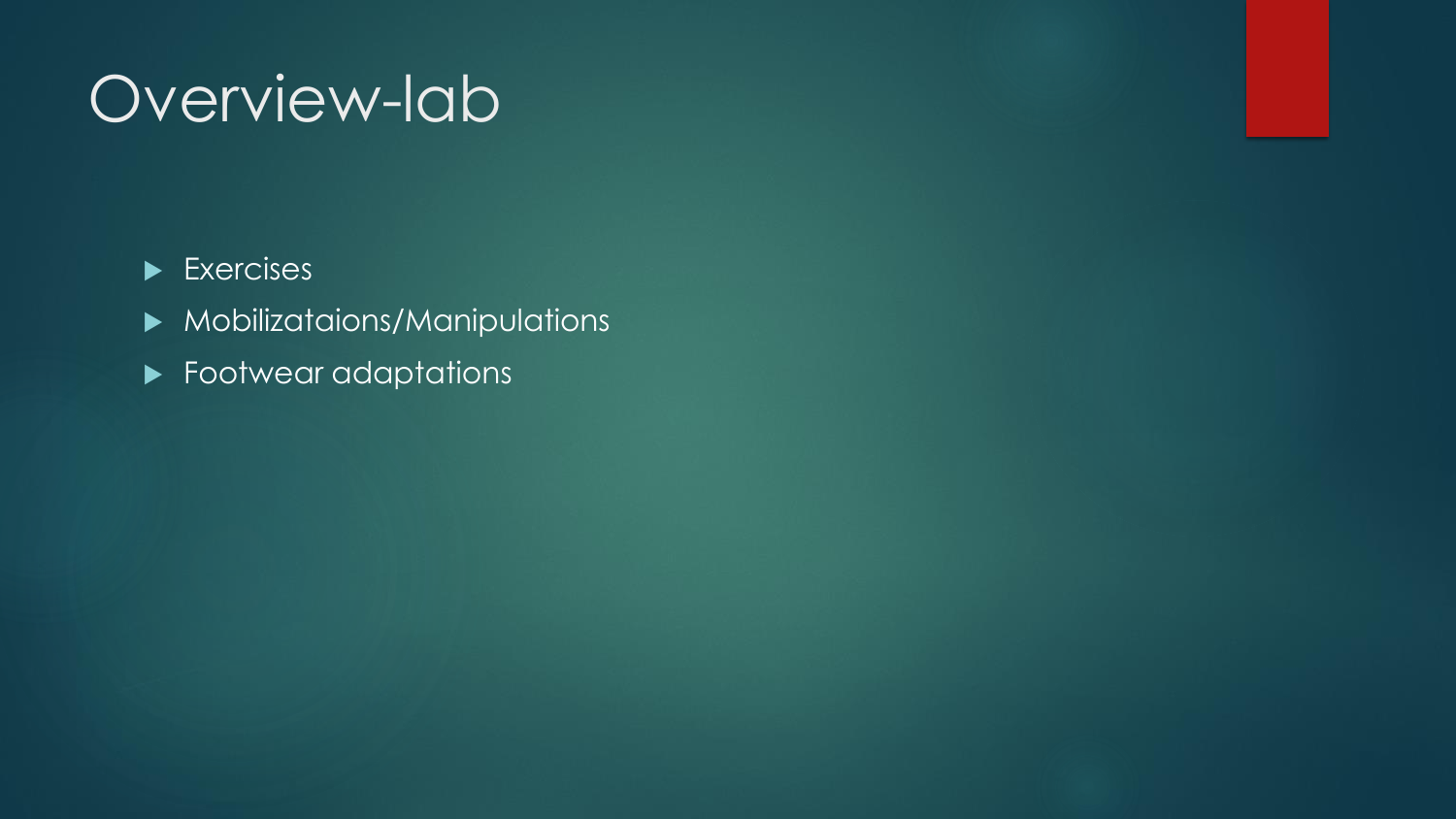## Ankle Sprains-Typical Case

- **Initially very swollen, bruised, painfully**
- ▶ Point tender to ATFL
- ▶ Typically mostly better in 2ish weeks
- Return to sport in 3ish weeks
- Swelling and bruising will subside, WB improves, AROM, functional strength improve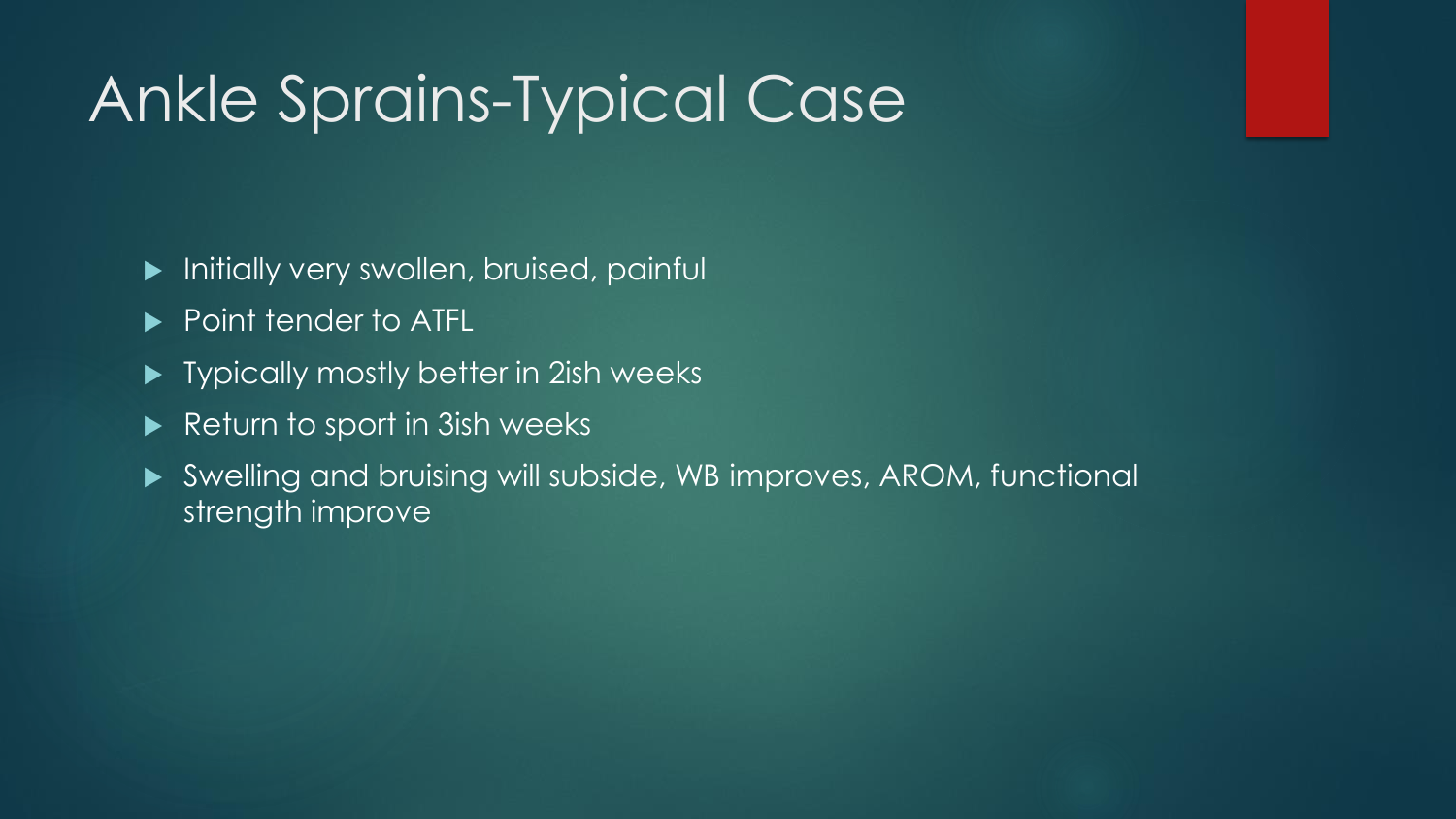# Ankle Sprains-things that make you go hmm…..

- Pain (even significant) located in same area but not swollen or bruised- subfibular impingement-usually increased pronation
- ▶ Very little eversion strength or even ROM after several weeksperoneal tendon
- ▶ Pain at night-fracture (talar dome, avulsion), but also peroneal tendon
- Painful WB but otherwise normal-fixed talocrural or subtalar joint
- **Lateral midfoot pain vs ankle pain-cuboid syndrome**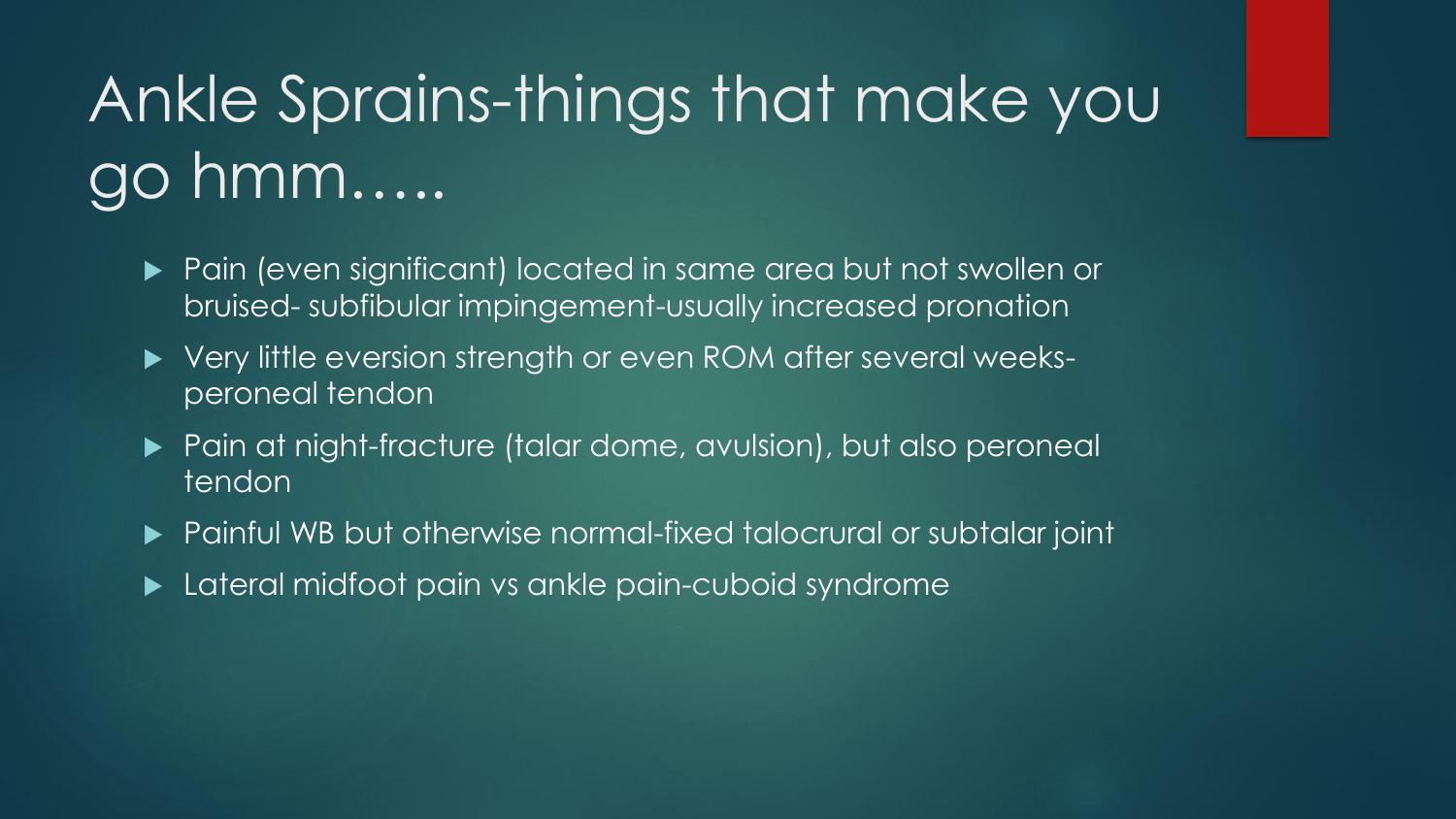# Cuboid syndrome

- Sharp pain in lateral midfoot
- $\blacktriangleright$  Point tender just proximal to 4<sup>th</sup> MT
- ▶ Sudden onset
- ▶ Often after trauma- ex: ankle inversion injury

#### $\blacktriangleright$  Treatment

- Cuboid whip
- $\blacktriangleright$  Taping
- $\blacktriangleright$  MWM
- **Anti-inflammatory**
- **IASTM**



#### [Cuboid Lock Strapping for Cuboid Syndrome -](https://www.youtube.com/watch?v=gPQborVxXPk) **YouTube**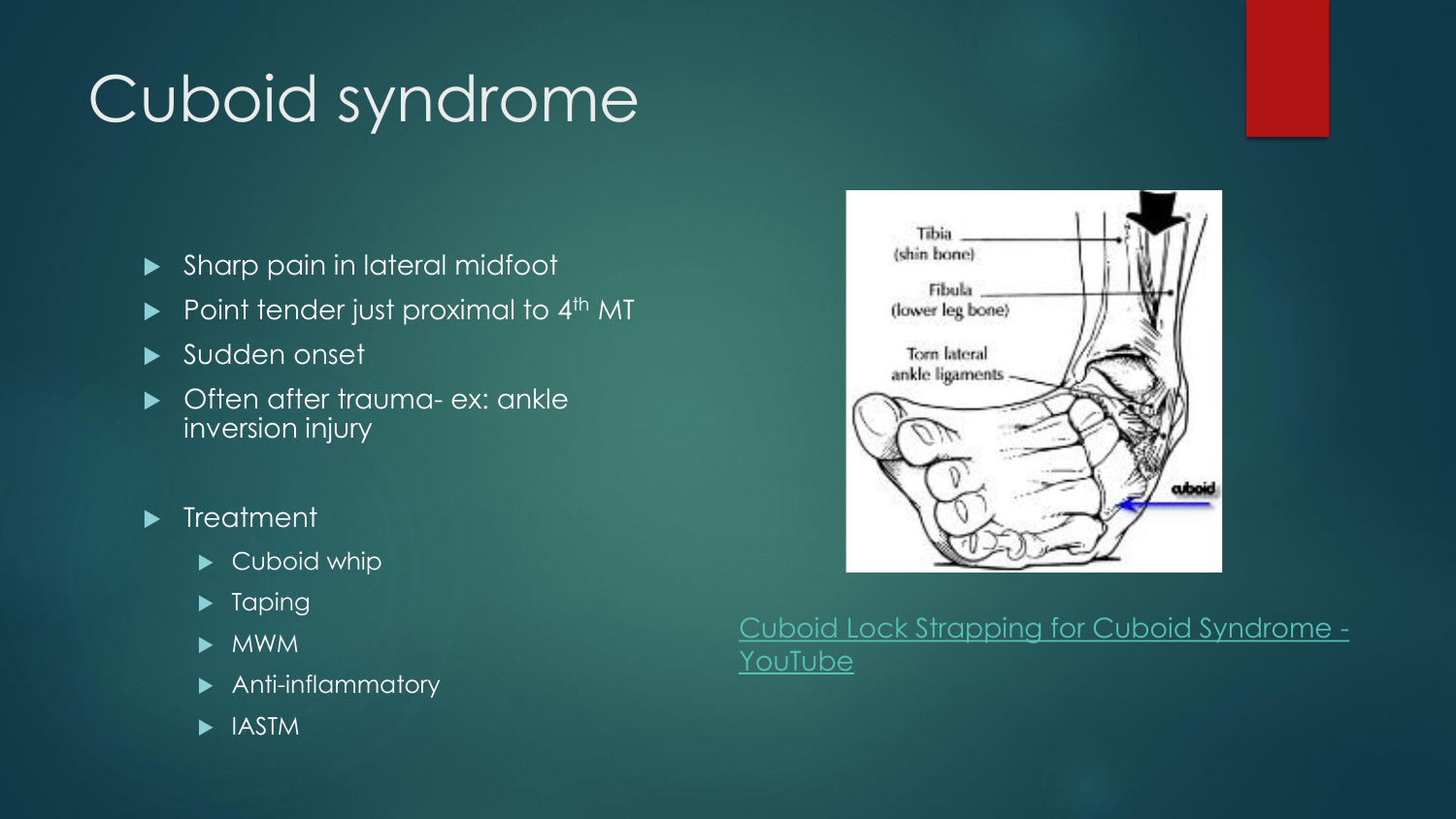# "Over-pronation"-common

#### Gradual onset

- **Divious over-pronatory pattern**
- Usually running athletes, especially distance
- ▶ Pain located medial foot, ankle and/or tibia

#### **Filter** Treatment

- Gluteal, inversion strengthening
- ▶ 1<sup>st</sup> ray PF mobs with intrinsic training
- Arch taping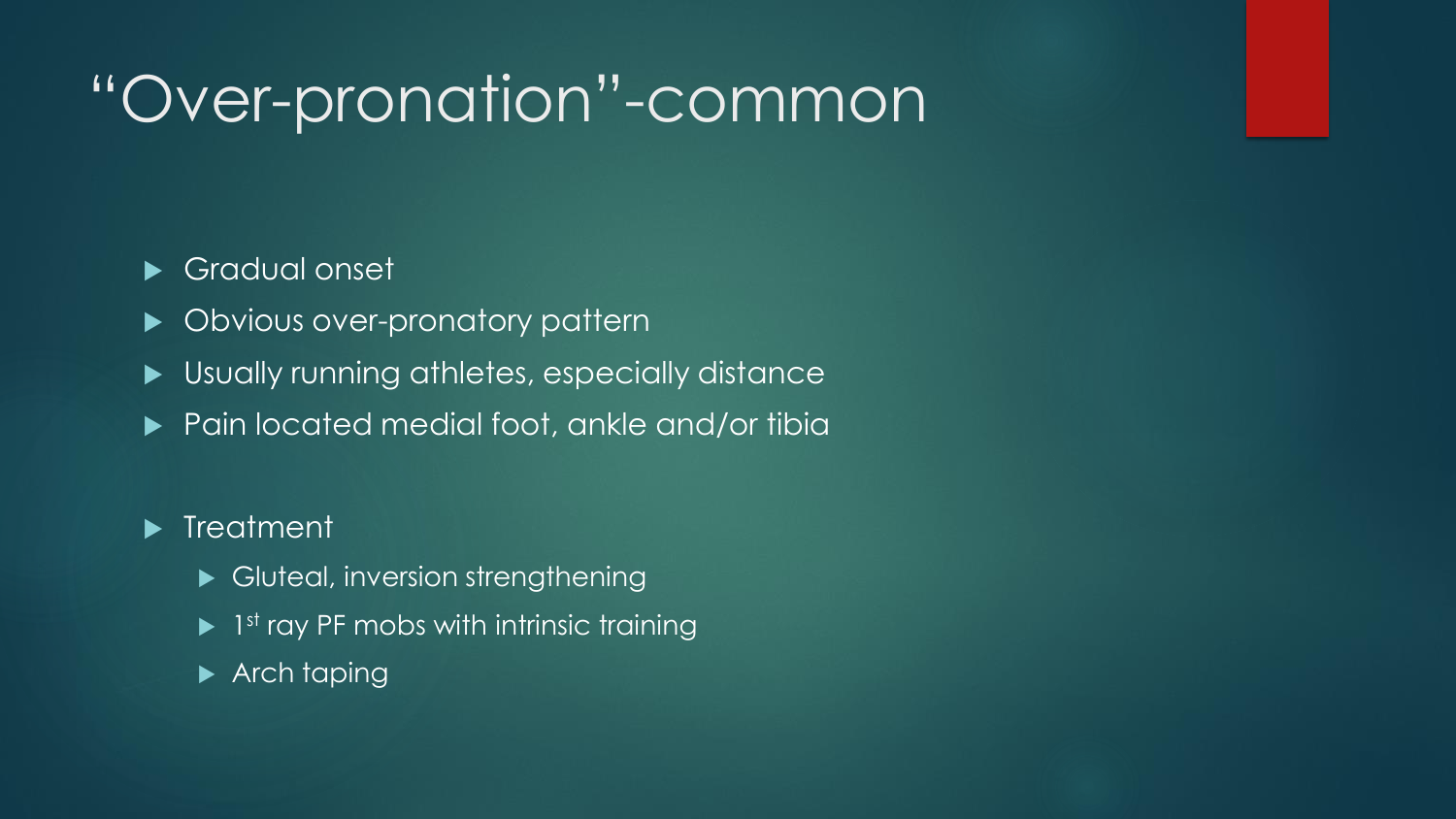# "Over-pronation"-things that make you go hmmm….

- ▶ Over-pronatory pattern, but...
	- **Pain located lateral ankle** 
		- Subfibular/anterolateral impingement (track athlete-L ankle)
			- ▶ Treatment-mobs, strengthening, arch taping, IASTM, medial calc posting
	- Night pain or pain while driving/riding in car
		- **P** navicular fx
		- **tarsal tunnel-common in softball/baseball catchers**
		- $\blacktriangleright$  Tibial stress fx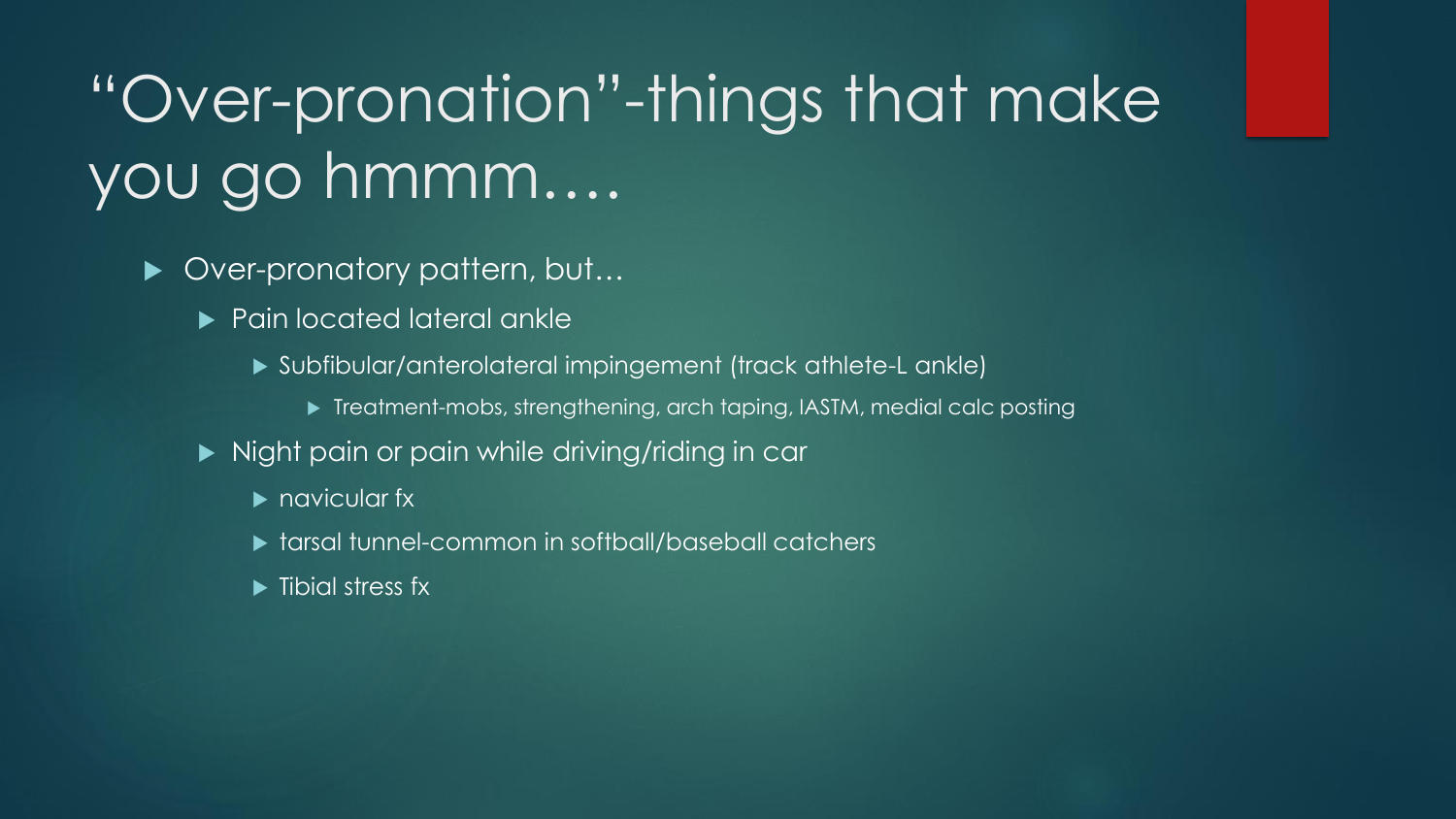### **Fractures**

- Navicular Fx
	- **Jumping or distance athletes**basketball, gymnastics, runners
	- **DED Change in running surface**
	- **Improper footwear**
	- ▶ Vague pain in midfoot
	- Poor landing mechanics
	- Females>males-especially absence of menstrual cycle

Navicular stress fracture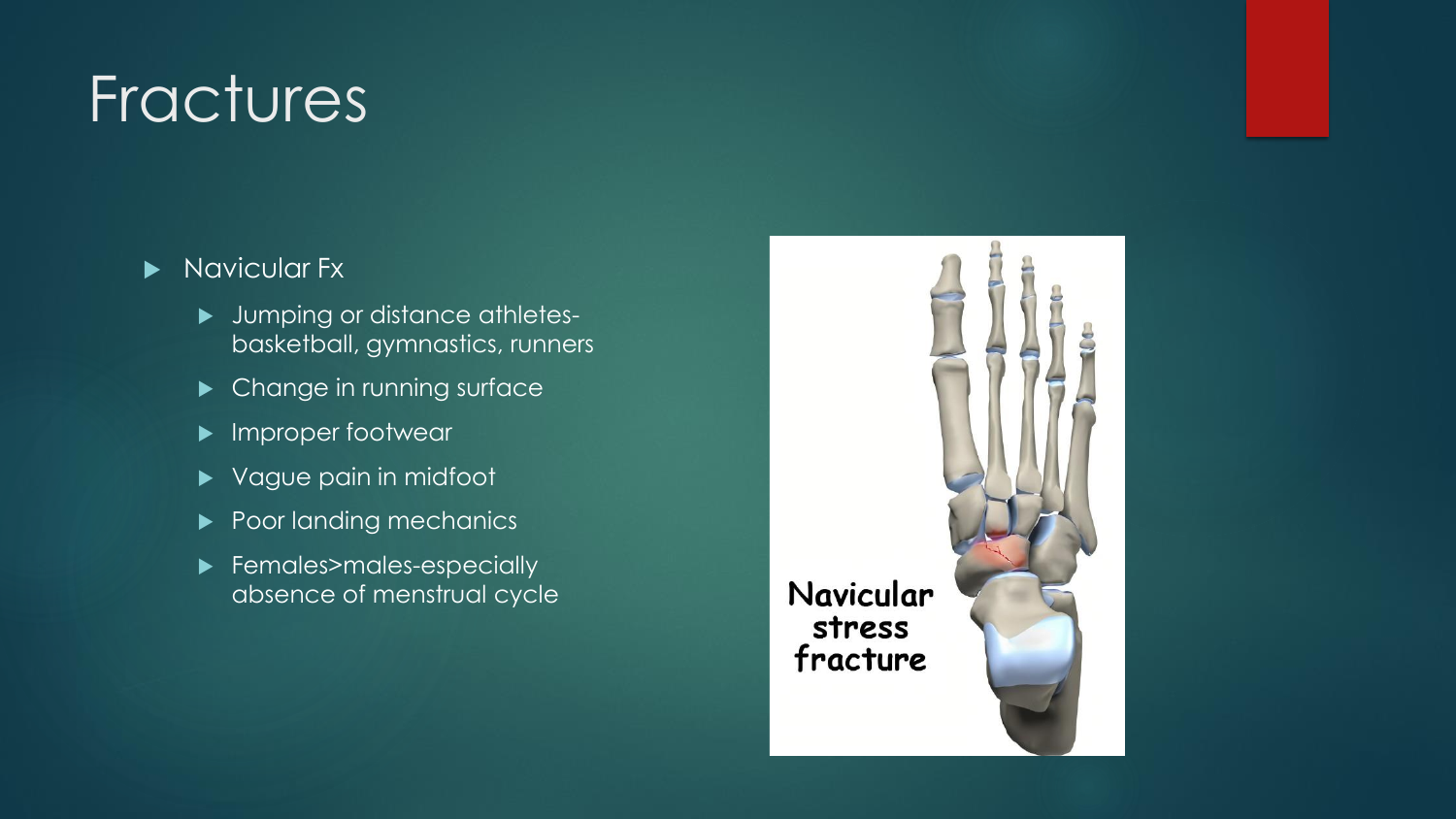# Tarsal Tunnel Syndrome

- **Tarsal Tunnel Syndrome** 
	- $\blacktriangleright$  Pain with DF
	- Nerve pain (deep ache, paresthesia, night pain
	- Positive Tinel's
	- **Positive neural tension**
- Anterior Tarsal Tunnel
	- **Traction-dancers, soccer athletes**
	- **Fandinopathy-EHB**
	- $\blacktriangleright$  Tight shoes-lacing techniques
		- **Positive neural tension**



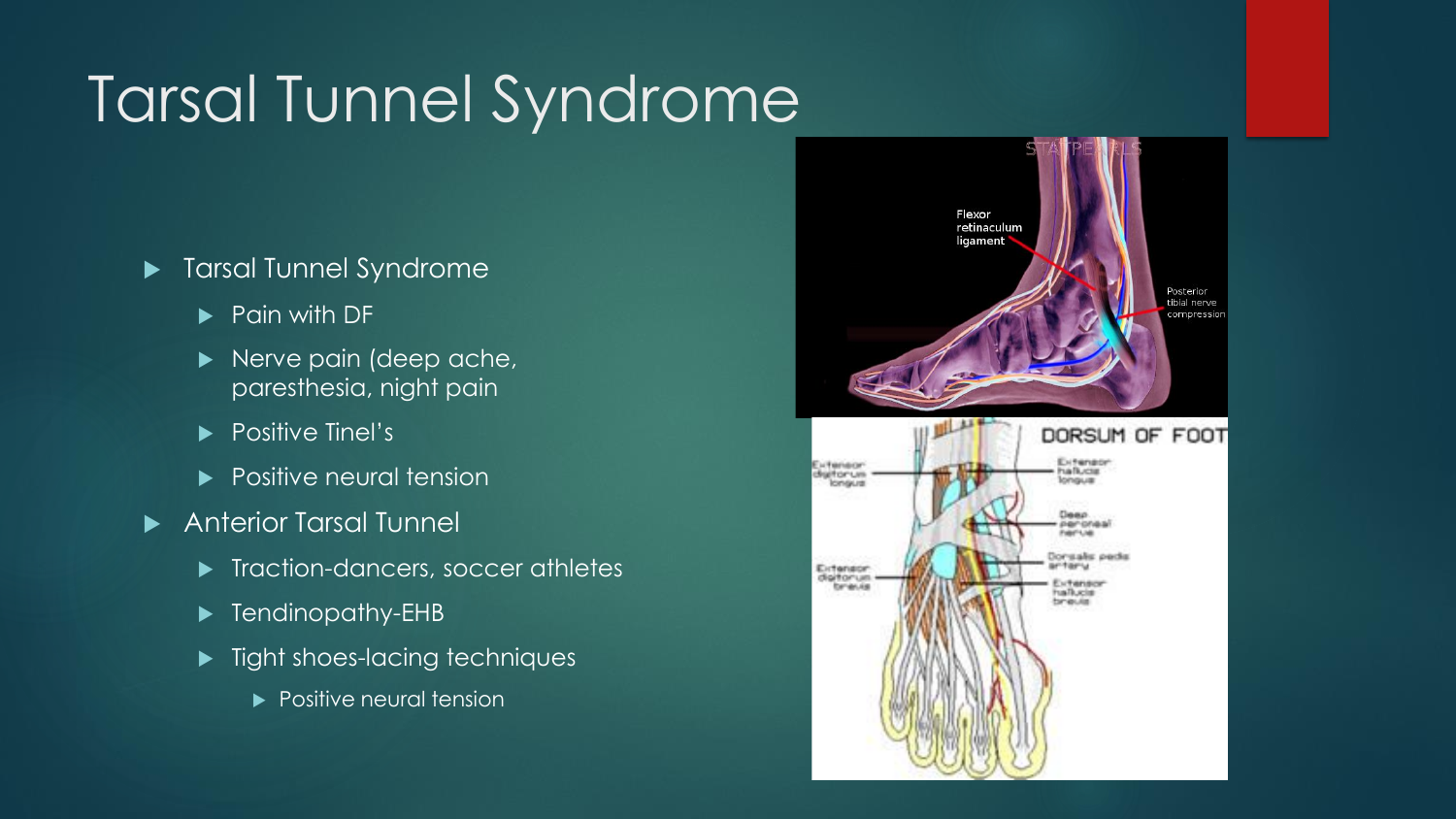### Plantar Fasciitis-Common

- **Pain immediately upon standing,** especially after prolonged rest
- Point specific pain at plantar calcaneus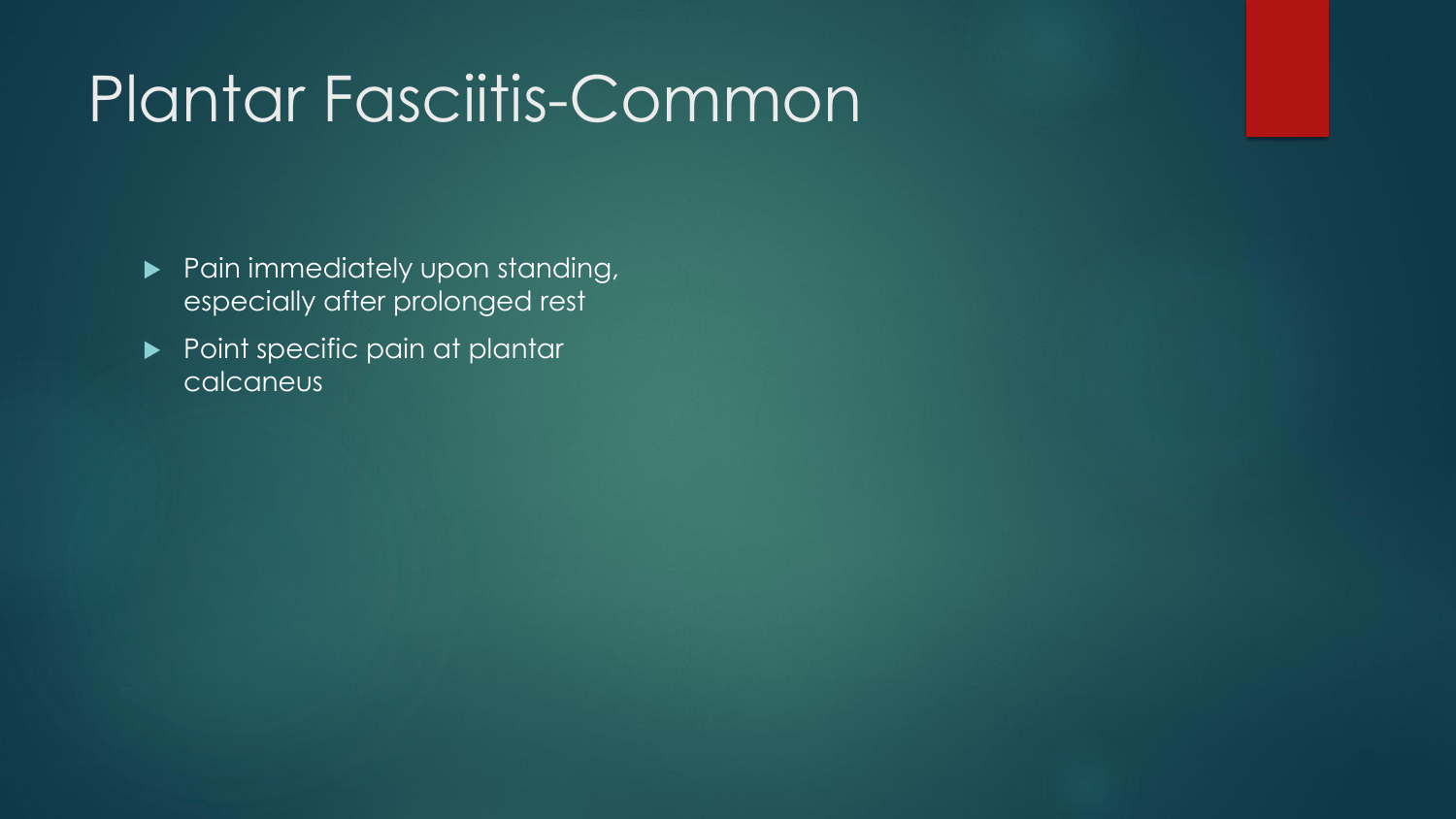# Treating Over-pronation and Plantar Fasciitis

- ▶ 1<sup>st</sup> Ray mobs
- ▶ 1<sup>st</sup> MTP mobs
- **IASTM**
- **Intrinsic muscle activation**
- Subtalar mobs/manipulation
- Gluteal strengthening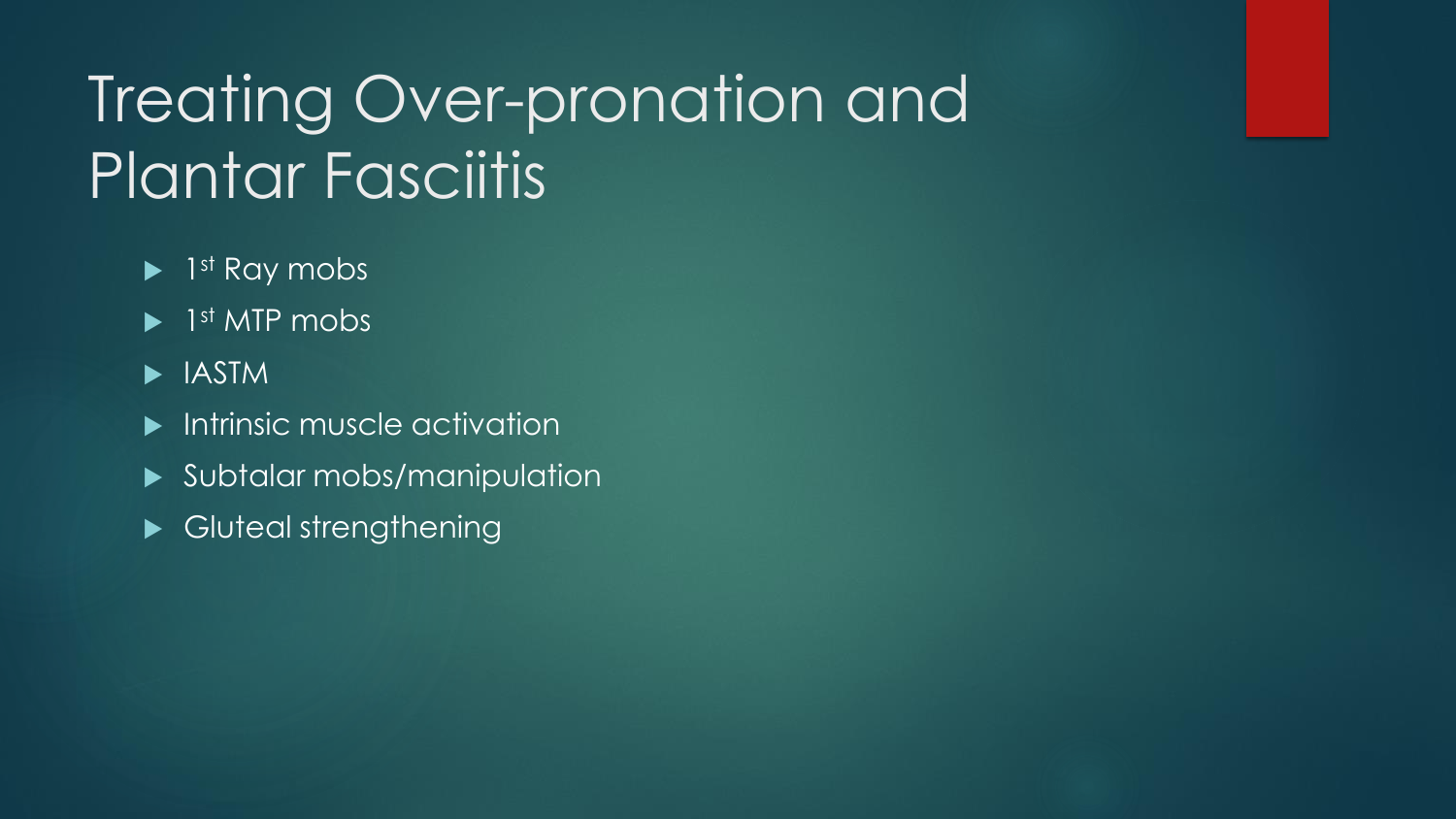# Plantar Fasciitis- things that make you go hmmm…

- **Neuritis-Medial Plantar No.** 
	- **Pain at night**
	- ▶ Pain in NWB
	- Pain in car or while driving
- **Filter** Treatment
	- Find source of Neural compression
		- **Lumbar spine, sciatic, tarsal tunnel**
		- Nerve glides
		- ▶ Tone reduction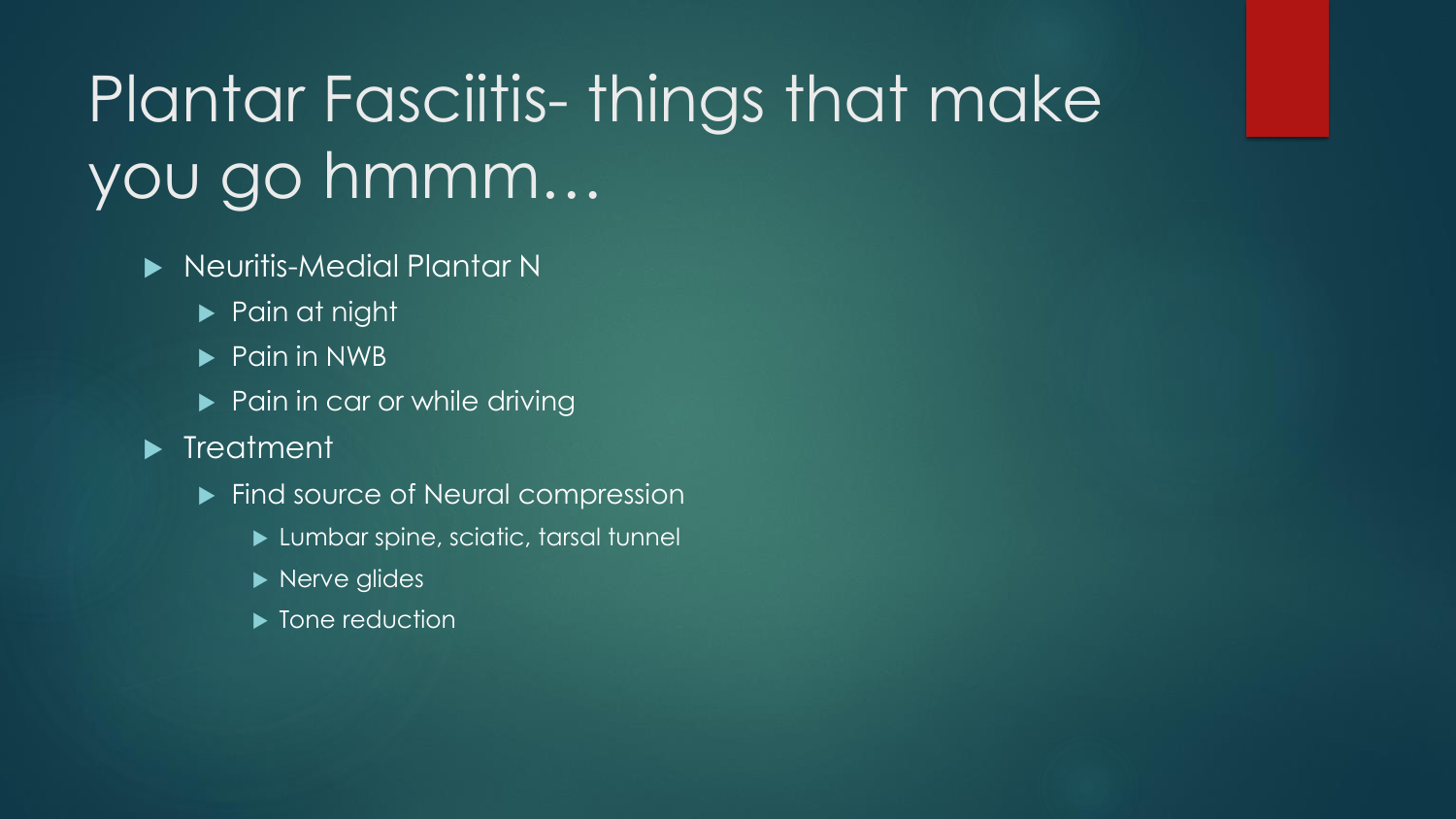# Medial Calcaneal Nerve

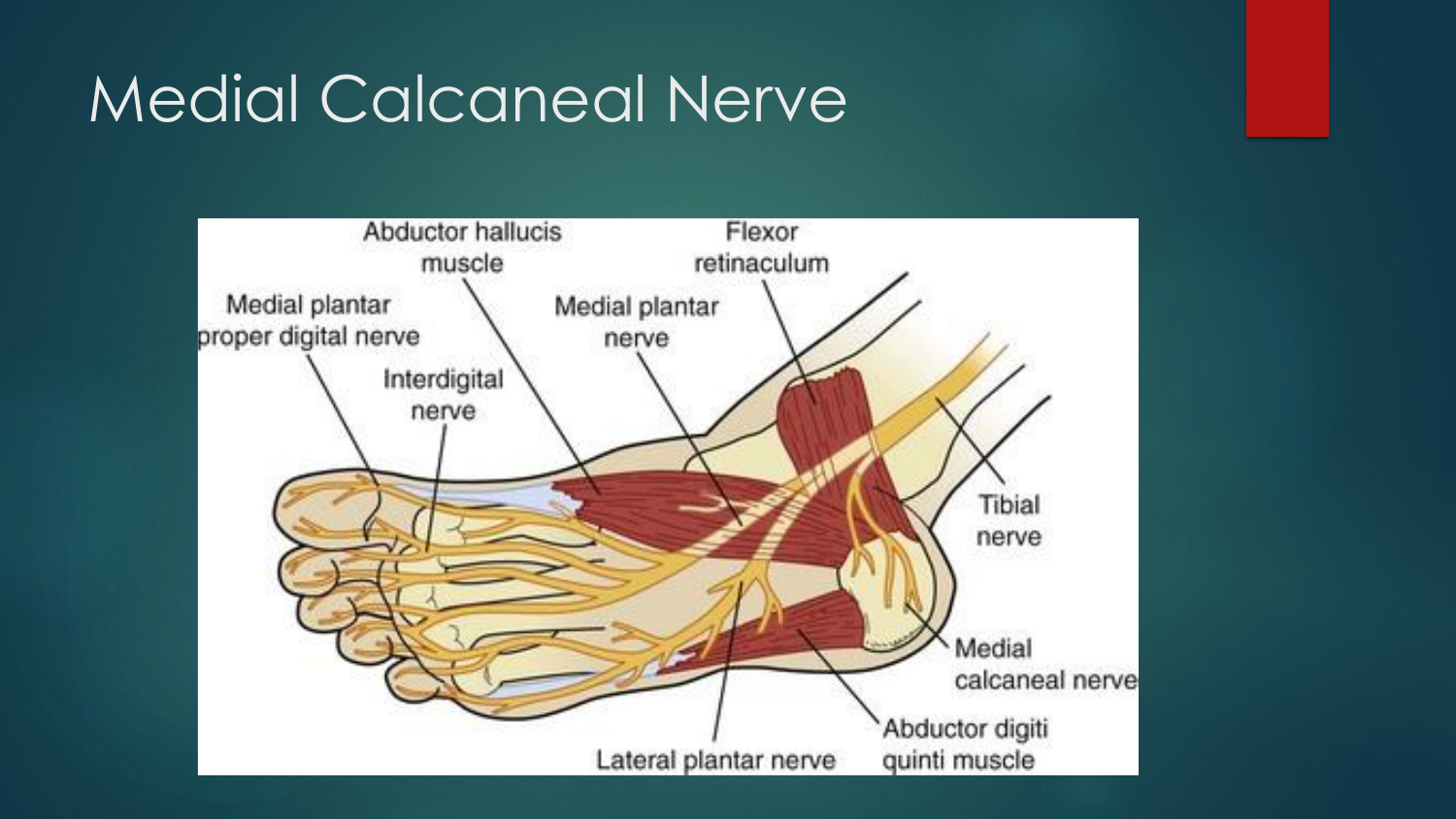## Achilles tendinopathies- Common

- ▶ Pain with stretch of Achilles tendon
- Initially mildly painful, slightly weak resisted plantar flexion
- More sore after rest
- Usually improves with warm up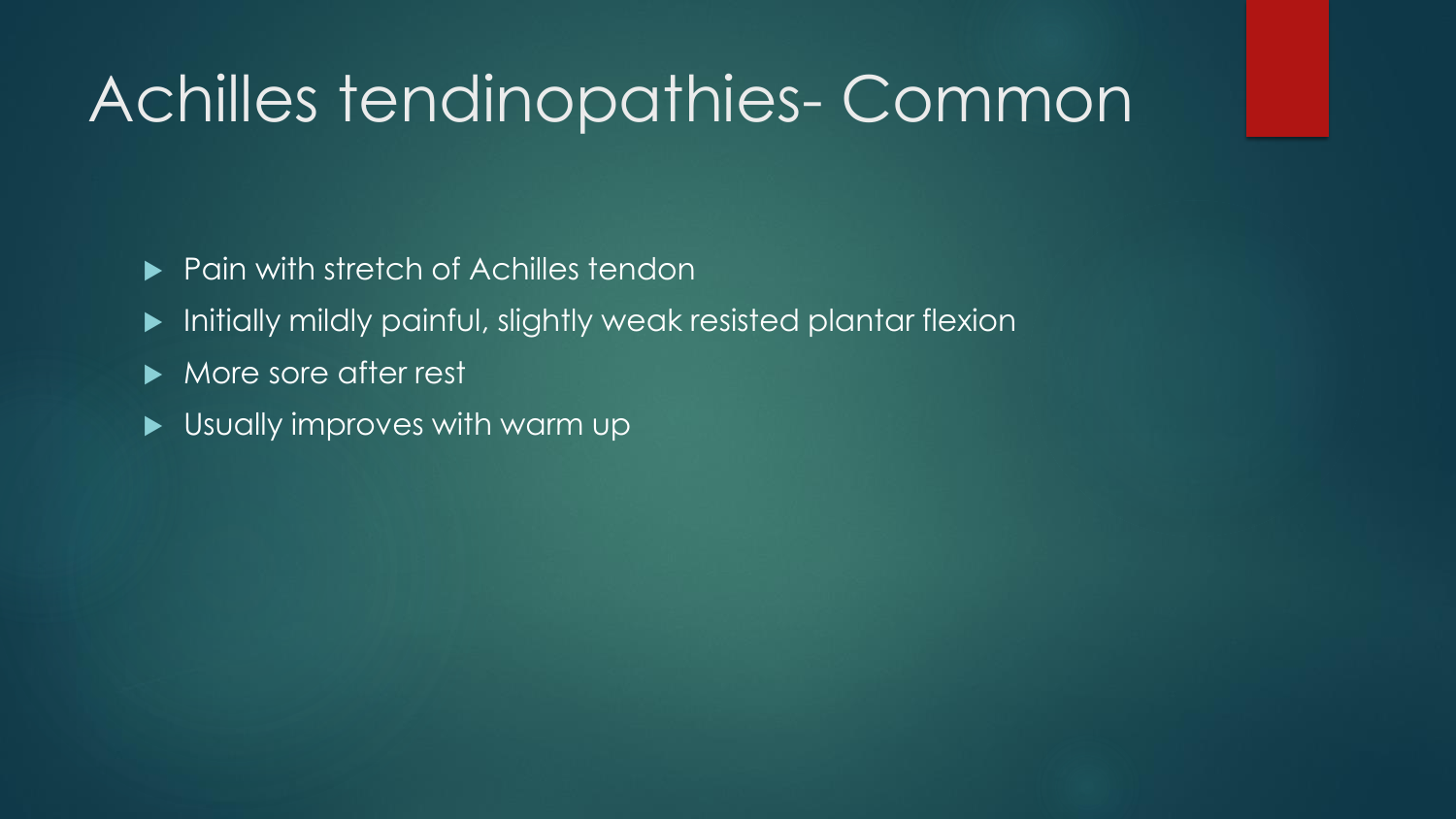# Achilles…or not

#### Os Trigonum

- Painful plantar flexion, especially end range
- Usually soccer athlete or dancer
- Very common but identified more in these athletes

#### **Treatment**

Taping to reduce PF Injections/surgery



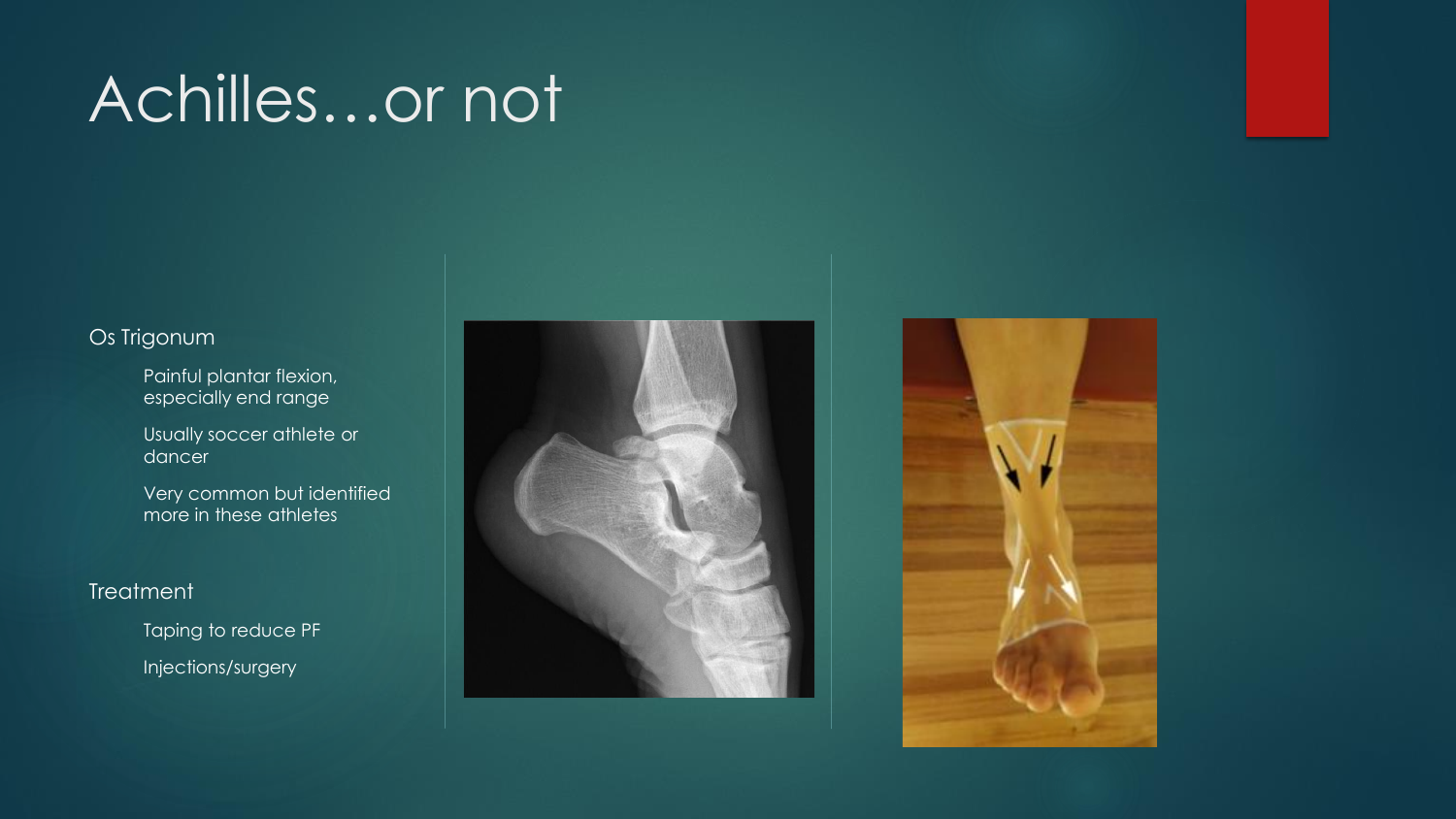# Let's Get Poppin'

- $\blacktriangleright$  Talocrural Mobilization/Manipulation
- Subtalar Mobilization/Manipulation
- $\blacktriangleright$  1st Ray Mobilizations
- ▶ 1<sup>st</sup> MTP Mobilizations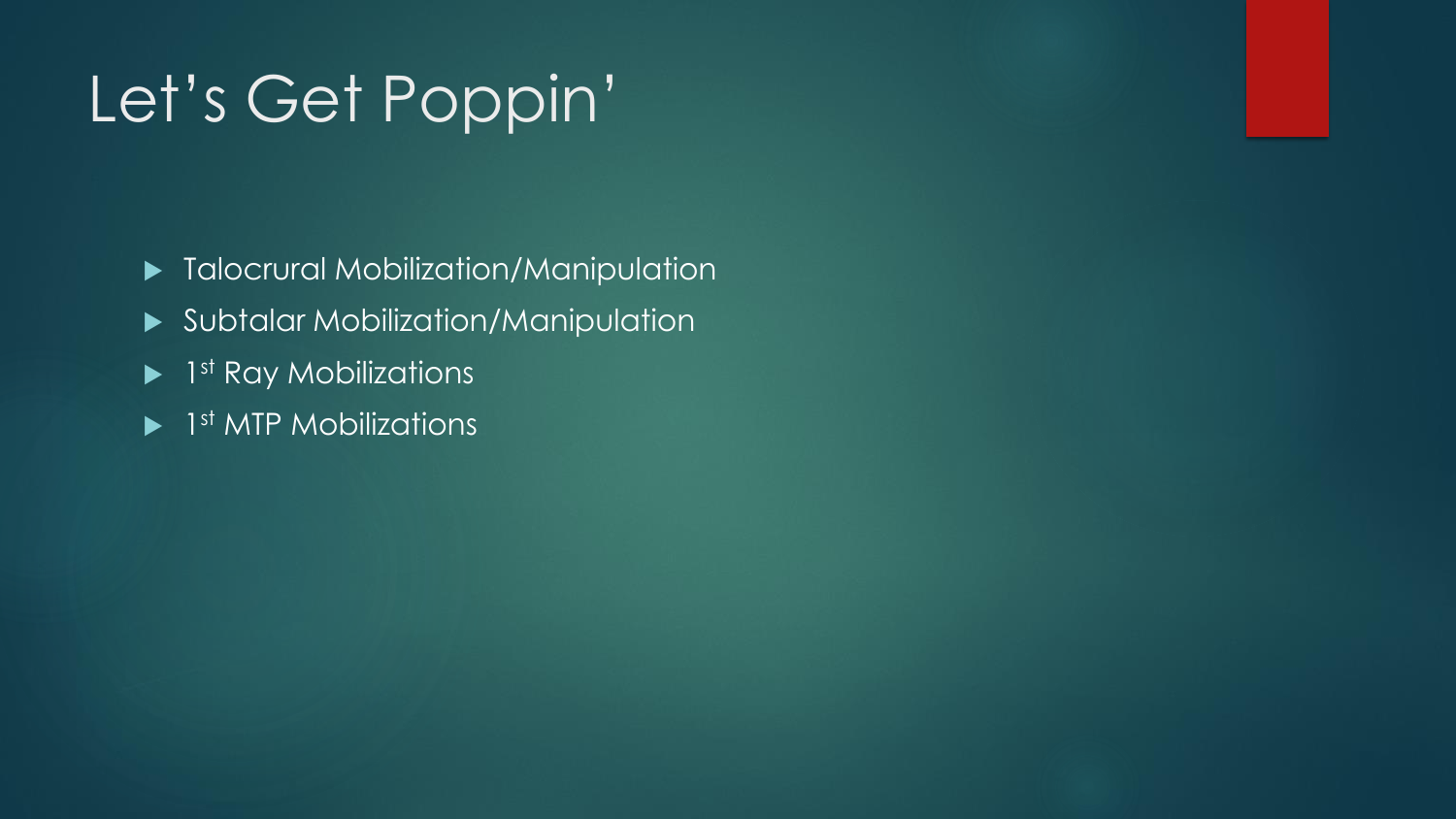### **Exercises**

Standing clams  $\blacktriangleright$  1st ray PF ▶ 1<sup>st</sup> ray PF iso hold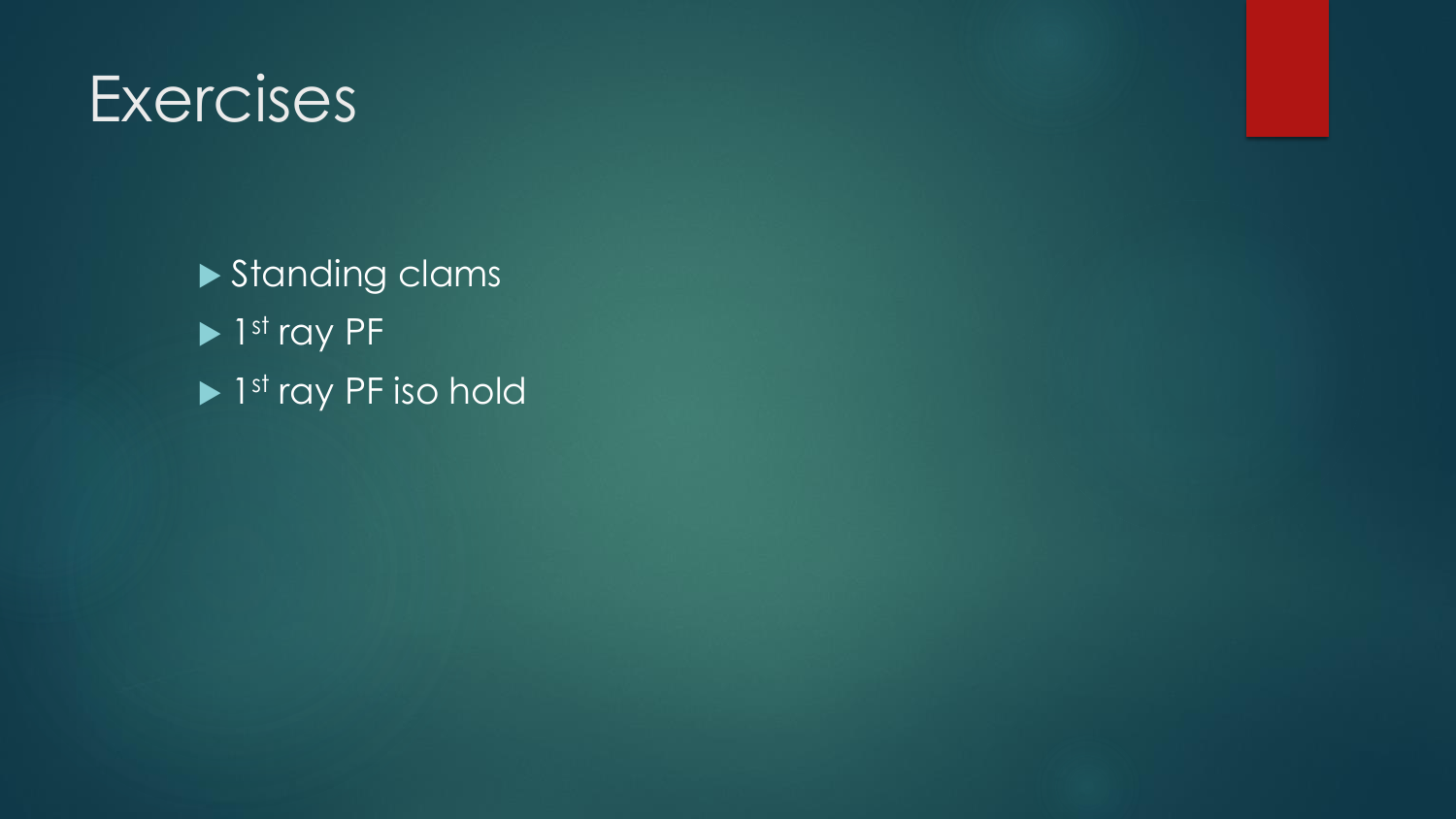# Footwear

**Posting** 

Pressure relief

Lacing techniques